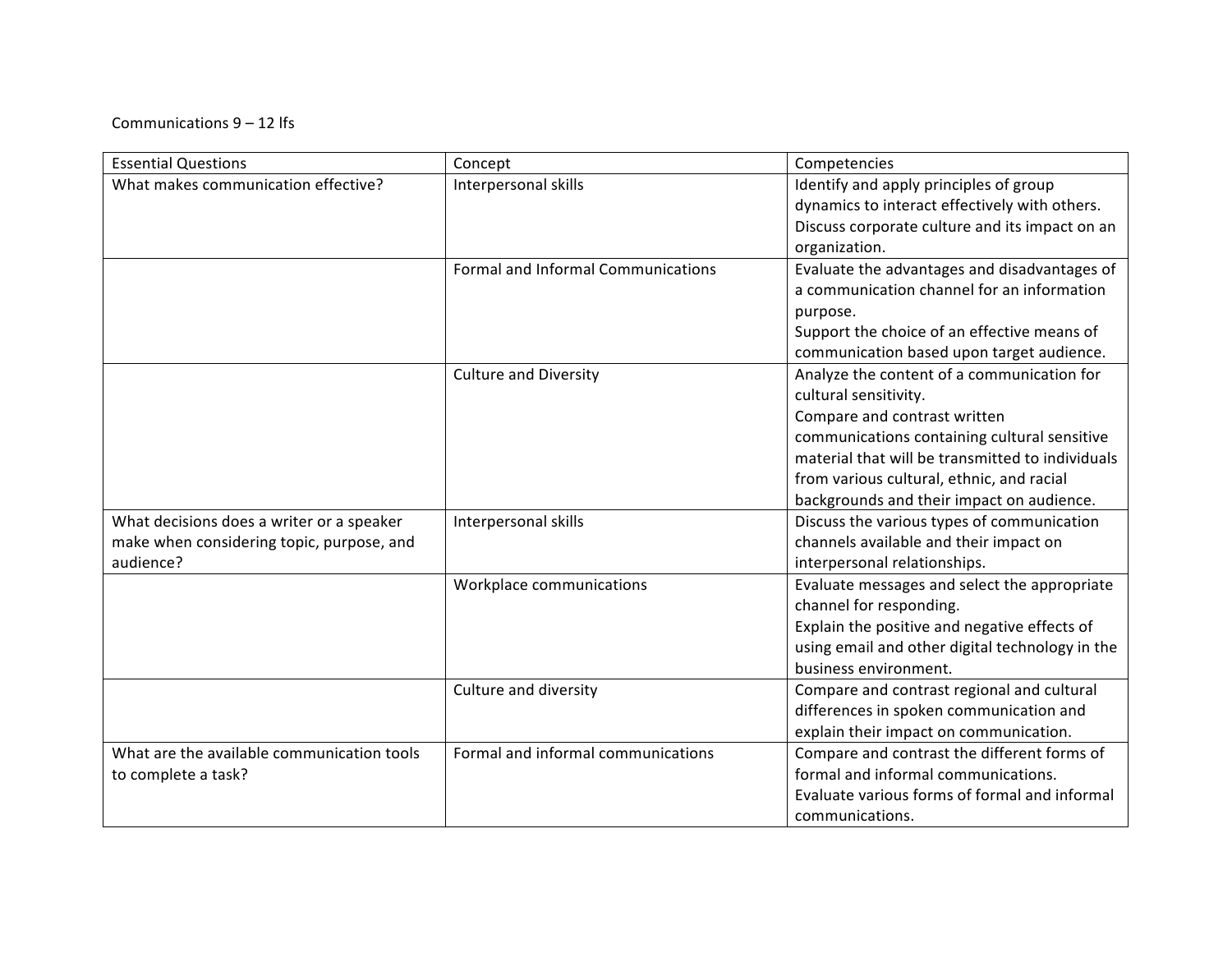|                |                               | Evaluate the role of social media in business                                       |
|----------------|-------------------------------|-------------------------------------------------------------------------------------|
|                |                               | communications.                                                                     |
|                |                               | Apply rules of professional etiquette in formal                                     |
|                |                               | and informal communications.                                                        |
|                | Technical reading and writing | Interpret and analyze a technical report.                                           |
|                |                               | Prepare a technical report using appropriate                                        |
|                |                               | software.                                                                           |
|                | Presentation skills           | Deliver both planned and unplanned speeches                                         |
|                |                               | effectively.                                                                        |
|                |                               | Demonstrate professional techniques when                                            |
|                |                               | making formal or informal presentations.                                            |
|                |                               | Apply technology appropriately to enhance a                                         |
|                |                               | presentation.                                                                       |
|                |                               | Compose, deliver, and publish electronic                                            |
|                |                               | presentations.                                                                      |
|                |                               | Use asynchronous and synchronous                                                    |
|                |                               | collaboration tools including discussion boards                                     |
|                |                               | and blogs.                                                                          |
| $\overline{e}$ | Verbal communications         | Demonstrate appropriate communication                                               |
|                |                               |                                                                                     |
|                |                               | skills in a variety of situations.                                                  |
|                | Nonverbal communications      | Model appropriate nonverbal                                                         |
|                |                               | communications in personal and professional                                         |
|                |                               | situations.                                                                         |
|                |                               | Analyze and critique the effect of nonverbal                                        |
|                |                               | communication (facial expression, gestures,                                         |
|                |                               | paralinguistics, body language, eye contact,                                        |
|                |                               | proxemics, haptics, and appearance) and the                                         |
|                |                               | impact on the receiver.                                                             |
|                | Workplace communication       | Analyze the hierarchy of communication in                                           |
|                |                               | the workplace and discuss its impact.                                               |
|                | Culture & diversity           | Explore the corporate cultures of diverse                                           |
|                |                               | organizations and discuss what role "culture"                                       |
|                |                               | plays in the organization's identity.<br>Determine the criteria necessary to create |